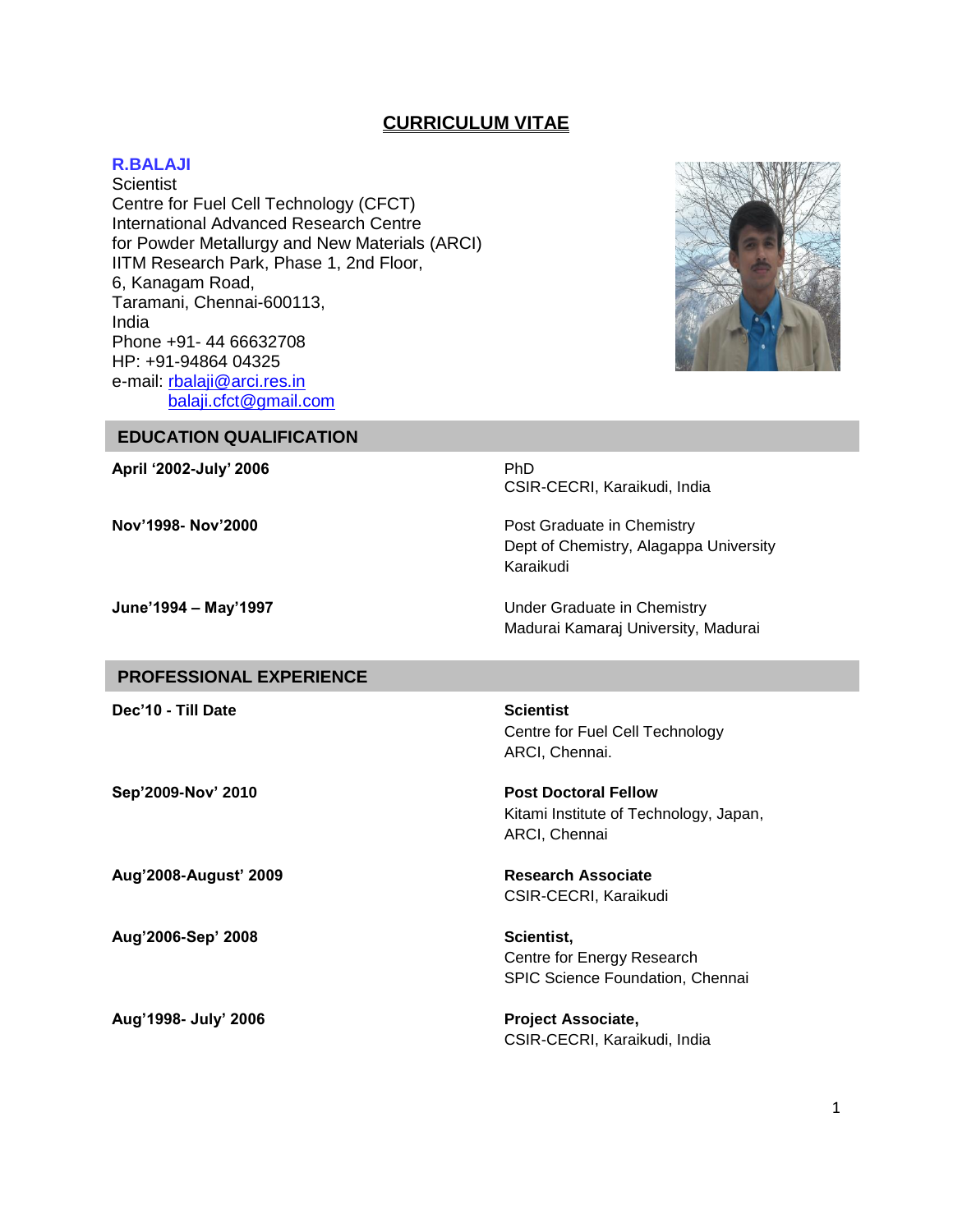# **FIELD OF RESEARCH INTEREST**

Hydrogen energy technologies Electrochemistry, Electrochemical process, Electrocatalysts, Electroplating, corrosion, water/waste water treatment ,Electrocatalysis, , Electroplating , corrosion, water/waste water treatment

# **PROJECTS HANDLING/HANDLED**

| S.No           | Title                                                                                                                           | <b>Sponsoring</b><br><b>Agency/Role</b>                               | <b>Period</b>                              |
|----------------|---------------------------------------------------------------------------------------------------------------------------------|-----------------------------------------------------------------------|--------------------------------------------|
|                | Development and Demonstration of PEM<br>based Electrochemical Methanol Reformer<br>for Hydrogen Production                      | Dept.of Science<br>&Technology /<br><b>Principal Investigator</b>     | Two years<br>$(2016 - 2018)$<br>On-going   |
| $\overline{2}$ | Electrochemical Synthesis of $\alpha$ -Aluminium<br>Hydride an advanced Propellant<br>Ingredient                                | <b>DRDO</b><br><b>Co-Principal</b><br>Investigator                    | Three years<br>$(2016 - 2019)$<br>On-going |
| 3              | Design and development of rechargeable<br>Zinc-Nickel and Zinc Air Battery for energy<br>storage application.                   | DST, TRC Project<br>As Team member                                    | Five years<br>2015-2020<br>On-going        |
| 4              | Development and Manufacturing of<br>metallic Flow field Plates by hydro forming<br>method for PEM Fuel cells                    | Dept.of Science<br>&Technology<br><b>Co-Principal</b><br>Investigator | Three years<br>2016-2019)<br>On-going      |
| 5              | Development & Demonstration of PEM<br>based Electrochemical Methanol Reformer<br>for $H_2$ Production (1.0 Nm <sup>3</sup> /hr) | In house project<br><b>Principal Investigator</b>                     | 2011-13<br><b>Completed</b>                |

# **ACCOMPLISHMENT AS A TEAM MEMBER/LEADER IN PROCESS KNOW-HOW DEVELOPMENT**

- Technology development for "Electrochemical Hydrogen Compressor". Know-how transferred to M/s.Eastern Electrolyser Ltd. New Delhi in Aug'2009.
- Technology development for "Activated Nickel Electrodes for Alkaline Water Electrolyzer". Know-how transferred to M/s.Eastern Electrolyser Ltd. New Delhi, in April' 2009.
- Developed and demonstrated 200 W Hydrogen/Air Polymer Electrolyte Membrane (PEM) fuel cell systems and supplied to Military College of Electronics and Mechanical Engineering College , Secunderabad in May' 2007.
- Electrolytes developed for "White and Yellow Bronze Coatings" for decorative applications. Technology transferred to M/s.K.M. Gadia & Sons, Bangalore in July'2006.
- Process developed for "Electro-deposition of Nickel-Diamond Composite Coatings" . Know-how transferred to (i) M/s. L.M. Van Moppes Diamond Tools India Pvt. Ltd. Chennai in Sep'2002. (ii) M/s. Control System & Service Engineers. Jaipur in June'2005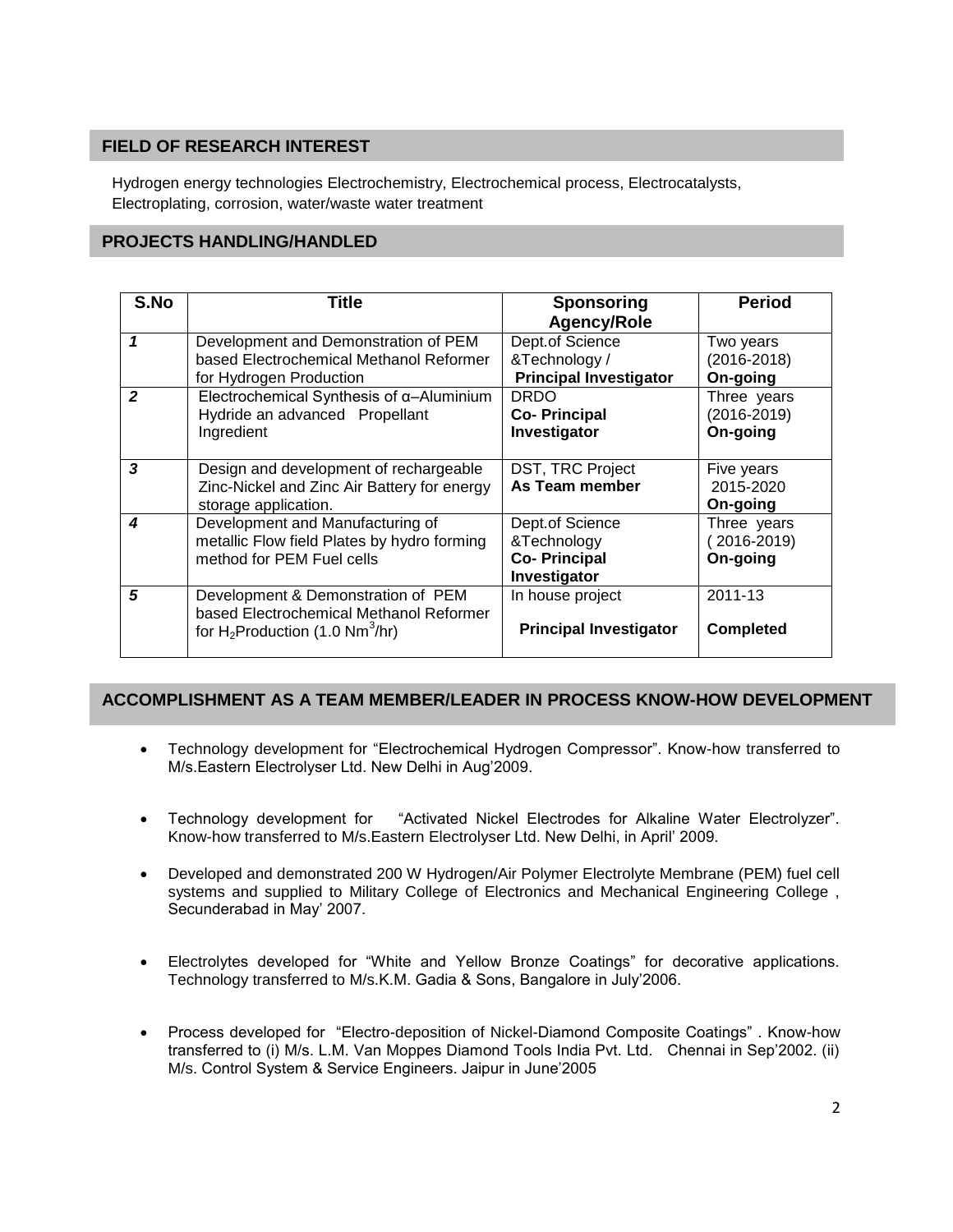### **PATENTS APPLICATION**

- 1. "A Polymer Electrolyte Membrane (PEM) cell and a method of producing hydrogen from aqueous organic solutions in pulse current mode"<br>
Hydrogen energy technologies in pulse current mode" K.S.Dhathathreyan, *R.Balaji*, K.Ramya, N.Rajalakshmi. ,Electrocatalysis, , Electroplating , corrosion, water/waste water treatment Indian Patent Application no. 3313/DEL/2012.
- 2. "Exfoliated Graphite separator based Electrolyzer for Hydrogen generation". K.S.Dhathathereyan, *R.Balaji*, K.Ramya, N.Rajalakshmi, L.Babu, R.Vasu, P.Sarangan, R.Parthasarathy Indian Patent Application no. 3073/DEL/2013

## **INTERNATIONAL PUBLICATIONS**

- 1. Electrochemical methanol reformation (ECMR) using low cost sulfonated PVDF/ZrP membrane for Hydrogen Production for Hydrogen Production N.Manjula, R.Balaji, K.Ramya, N.Rajalakshmi K.S.Dhathathereyan, A. Ramachandraiah Submitted to *Journal of Solid State Electrochemistry,*2017
- 2. Influence of ethyl acetate as a contaminant in methanol on performance of Electrochemical Methanol reforming (ECMR) for hydrogen production N.Manjula, **R.Balaji**, K.Ramya, N.Rajalakshmi K.S.Dhathathereyan, A. Ramachandraiah *Int. J.Hydrogen Energy*, 43(2) **2018**, 562-568.
- 3. An improved method of water electrolysis effect of complexing agent. S.Seetharaman**, R.Balaji**, K.Ramya, K.S.Dhathathereyan, M.Velan  *Journal of Electrochemical Science and Engineering*, 6(3), **2016**, 215-223.
- 4. Studies on development of Titanium oxide Nano Tube (TNT) based ePTFE–Nafion– composite membrane for electrochemical methanol reformation N.Manjula, **R.Balaji**, K.Ramya, K.S.Dhathathereyan, A. Ramachandraiah *Int. J.Hydrogen Energy*, 41 **2016,** 8777- 8784.
- 5. Palladium Nanoparticles as Hydrogen Evolution Reaction (HER) electrocatalyst in Electrochemical Methanol Reformer K. Naga Mahesh, **R. Balaji**, K.S. Dhathathreyan *Int.J.Hydrogen Energy* 41 ,**2016**, 46-51
- 6. Studies Noble metal free carbon based cathodes for Magnesium–Hydrogen peroxide fuel Cells. K. Naga Mahesh, **R. Balaji**, K.S. Dhathathreyan *Ionics*, 21(9), **2015** 2603-2607.
- 7. Electrochemical behaviour of nickel based electrodes for oxygen evolution reaction in alkaline water electrolysis S.Seetharaman**, R.Balaji**, K.Ramya, K.S.Dhathathereyan, M.Velan *Ionics*, Springer 20(5), **2014,** 713-720.
- 8. Graphene oxide modified non noble metal electrode for alkaline anion exchange membrane water electrolyzer" S.Seetharaman**, R.Balaji**, K.Ramya, K.S.Dhathathereyan, M.Velan. Int. *J. Hydrogen Energy*, 38, **2013,** 14934-14942.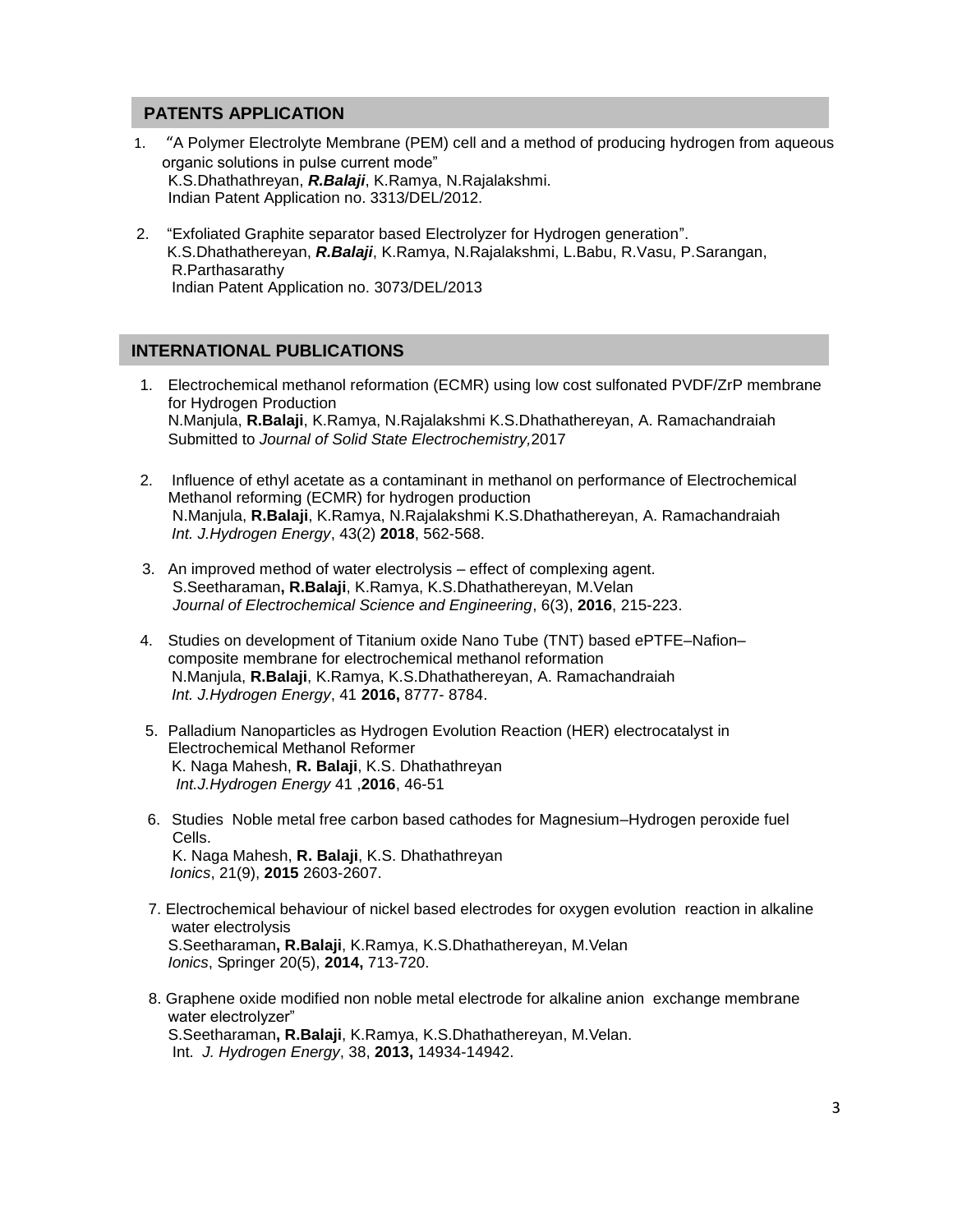- 9.Studies on polymer modified metal oxide anode for oxygen evolution reaction in saline water R Venkatkarthick; S Elamathi; D Sangeetha; **Balaji Rengarajan**; B Suresh Kannan; S Vasudevan; D Jonas Davidson; G Sozhan; Subbiah Ravichandran Journal of Electroanalytical Chemistry, 697, **2013,** 1-4.
- 10.Operation method study based on the energy balance of an independent microgrid using solarpowered water electrolyzer and an electric heat pump " Shin'ya Obara, Seizi Watanabe, *Balaji Rengarajan Energy*, *36(8)*, *2011***,** *5200-5213.*
- 11. "Operation planning of an independent microgrid for cold regions by the distribution of fuel cells and water electrolyzers using a genetic algorithm" Shin'ya Obara, Seizi Watanabe, *Balaji Rengarajan Int. J Hydrogen Energy*, 3*6(22)*, *2011***,** *14295-14308*
- 12. Operational Planning of an engine generator using a high pressure working fluid composed of  $CO<sub>2</sub>$  hydrate Shin'ya Obara, Takanobu Yamada, Kazuhiro Matsumura, Shiro Takahashi, Masahito Kawai, *Balaji Rengarajan Applied Energy*, *88(12) 2011*, *4733-4741*
- 13. Sulfonated polystyrene-block-(ethylene-ran-butylene)-block-polystyrene (SPSEBS) membrane for sea water electrolysis to generate hydrogen. S. Ravichanran , **R. Balaji,** B. Suresh Kannan,S. Elamathi, D.Sangeetha, J.Lakshmi, S.Vasudevan and G. Sozhan *ECS Transactions, 33 (27) 2011, 157-166*
- 14. Unconventional Hydrogen Compression in an electrochemical method. S.Navaneethakrishnan, G.Sozhan,S.Vasudevan,S.Ravichandran, *Rengarajan Balaji, Jordan Journal of Mechanical and Industrial Engineering*. **2011**
- 15. Development and Performance evaluation of polymer electrolyte membrane (PEM) based hydrogen generator for portable applications  *R.Balaji*, N.Senthil, S.Vasudevan, S.Ravichandran,.G.Sozhan. *Int.J.Hydrogen Energy, 36 2011,1399-1403.*
- 16. An alternative approach to selective sea water oxidation for hydrogen production *R.Balaji*, B.Suresh Kannan,J.Lakshmi, S.Vasudevan, G.Sozhan, A.K Shukla,S.Ravichandran.  *Electrochemistry Communication 11(8) 2009, 1700-1703.*
- 17. Aqueous methanol electrolysis using proton conducting membrane for hydrogen production. G.Sasikumar A.Muthumeena, S.Sundar Pethaiah,N.Nachiapan and *R. Balaji. Int. J.of Hydrogen energy*. 33, *2008*, 5905-5910.
- 18. Electrochemical regeneration of chromium containing solution from metal finishing industry S.Vasudevan, G. Sozhan, S. Mohan, *R. Balaji,* Malathy Pushpavanam, and S.Pushpavanam *Ind. Eng. Chem. Res*. 46, *2007*, 2898-2901.
- 19. Recovery of chromium from the solid residue by In-Situ- generated hypochlorite. G. Sozhan, S. Mohan, S. Vasudevan, *R. Balaji* and S. Pushpavanam *Ind. Eng. Chem. Res*. 45, *2006*, 7743-7747.
- 20. Electrodeposition of bronze–PTFE composite coatings and study on their tribological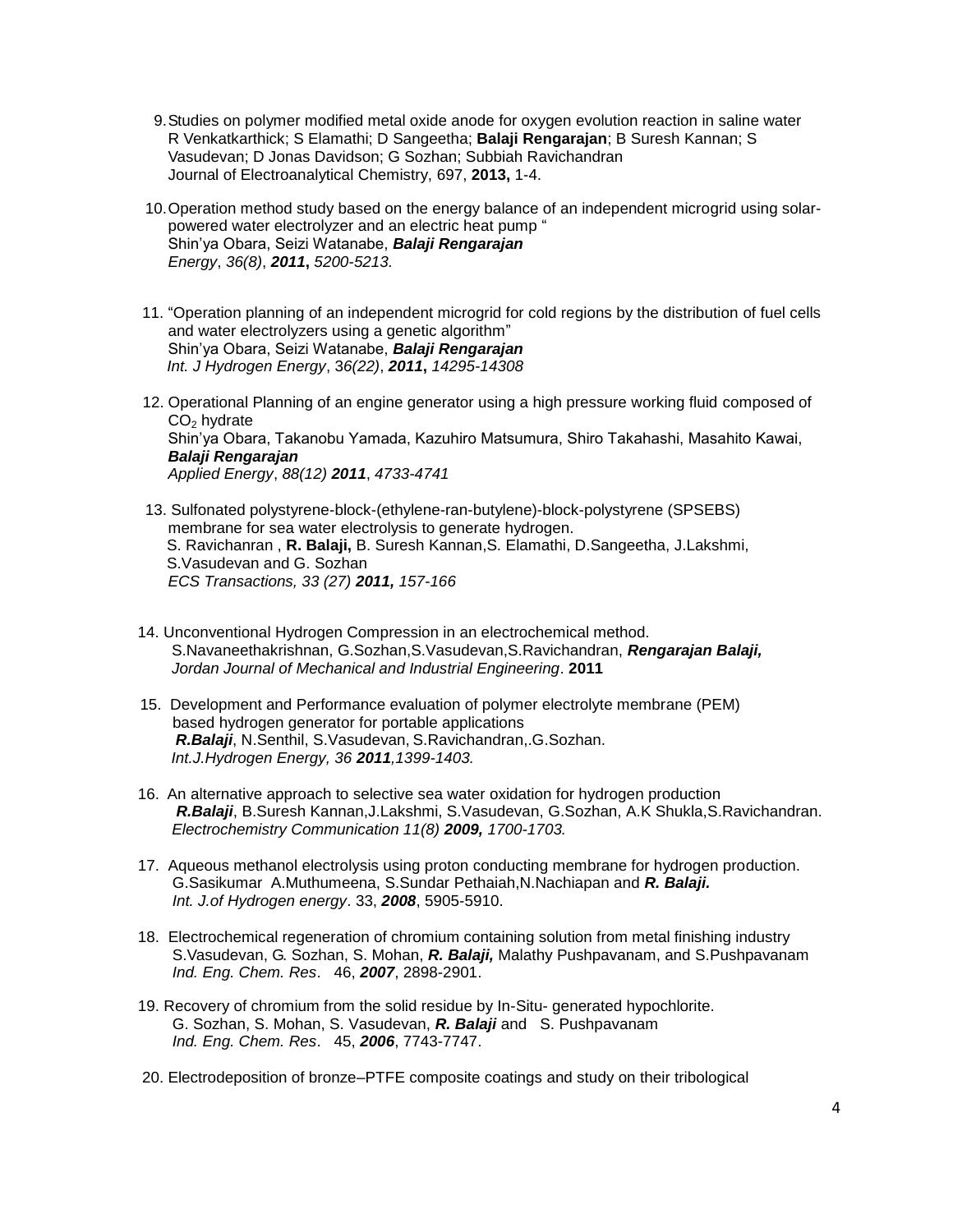characteristics." *R. Balaji,* Malathy Pushpavanam, K. Yogesh Kumar, K. Subramanian *Surface & Coatings Technology* 201, *2006,* 3205-3211.

- 21. *Electrodeposition of Copper-Tin-Ptfe composite coatings. Balaji, R*. and Pushpavanam, M. and Yogeshkumar, K. and Subramanian Indian Surface Finishing, 3 (3-4) **2006**, pp. 381-391. ISSN 0972-9364
- 22. Methane sulfonic acid in electroplating related metal finishing industry. *R. Balaji* and Malathy Pushpavanam Translated and Published by *Electroplating and Finishing in China* 23(5), **2004,** 40-45.
- 23. Methane Sulfonic Acid in Electroplating Related Metal Finishing Industry *R. Balaji* and Malathy Pushpavanam T*ransaction of Institute of Metal Finishing* 81(5), *2003,* 154-158.

#### **BOOK CHAPTER**

1. Nano Materials for Fuel cell Technology" 1. Nafio Materials for Fuercell Technology<br>K.S.Dhathathreyan, N.Rajalakshmi, **R.Balaji** Chapter24 in Book of Nanotechnology for Energy Sustainability, PP-659-595 Editor: Marcel Van de Voorde, Baldev Raj, Yashwant Mahajan, Publisher:WILEY-VCH, ISBN: 978- 3-527-34014-9 2016.

## **INTERNATIONAL CONFERENCE/ PROCEEDINGS**

- 1. Studies on evaluation of stainless steel as bipolar plates for PEM fuel cell R.Balaji, Akilesh Nair, N.Rajalakshmi. <u>ห.Balaji, Akliesn Nali, พ.ห</u>ajalaksnini.<br>International conference on Electrochemical Science &Technology (ICONEST-2017) IISc, Bangalaore during 10-12 Aug'2017.
	- 2. Methanol-Water electrolysis using TNT based composite membrane for hydrogen gas **Generation**  N.Manjula, R.Balaji, K.Ramya, K.S.Dhathathereyan, A. Ramachandraiah Paper presented in National Conference on Advanced Functional Materials (NCAFM- 15) at SRM University, Chennai on May 8-9, **2015**
	- 3. Hydrogen Generation via Urea electrolysis using Nickel alloy electrode L.S.Ranjani, **R.Balaji**, K.Ramya, K.S.Dhathathereyan Paper Presented in National Symposium on electrochemical Science and Technology (NSEST- 13) at Indian Institute of Science, Bangalore on Aug 23-24, 2013
	- 4. Carbon Assisted Water Electrolysis for Hydrogen Generation S.Sabareeswaran, **R.Balaji**, K.Ramya, N.Rajalakshmi, K.S.Dhathathereyan AIP conference proceedings, 1538, 43-47 (2013)
	- 5. Synergistic effect of stabilizer in alkaline water electrolysis S.Seetharaman, **R.Balaji**, K.Ramya, K.S.Dhathathereyan, M.Velan Paper Presented in Seventeenth National convention of Electrochemists (NCE-17) at B.S.Abdur Rahman University, Chennai on 14-15<sup>th</sup> Sep' 2012
	- 6. Sulfonated polystyrene-block-(ethylene-ran-butylene)-block-polystyrene (SPSEBS) membrane for sea water electrolysis to generate hydrogen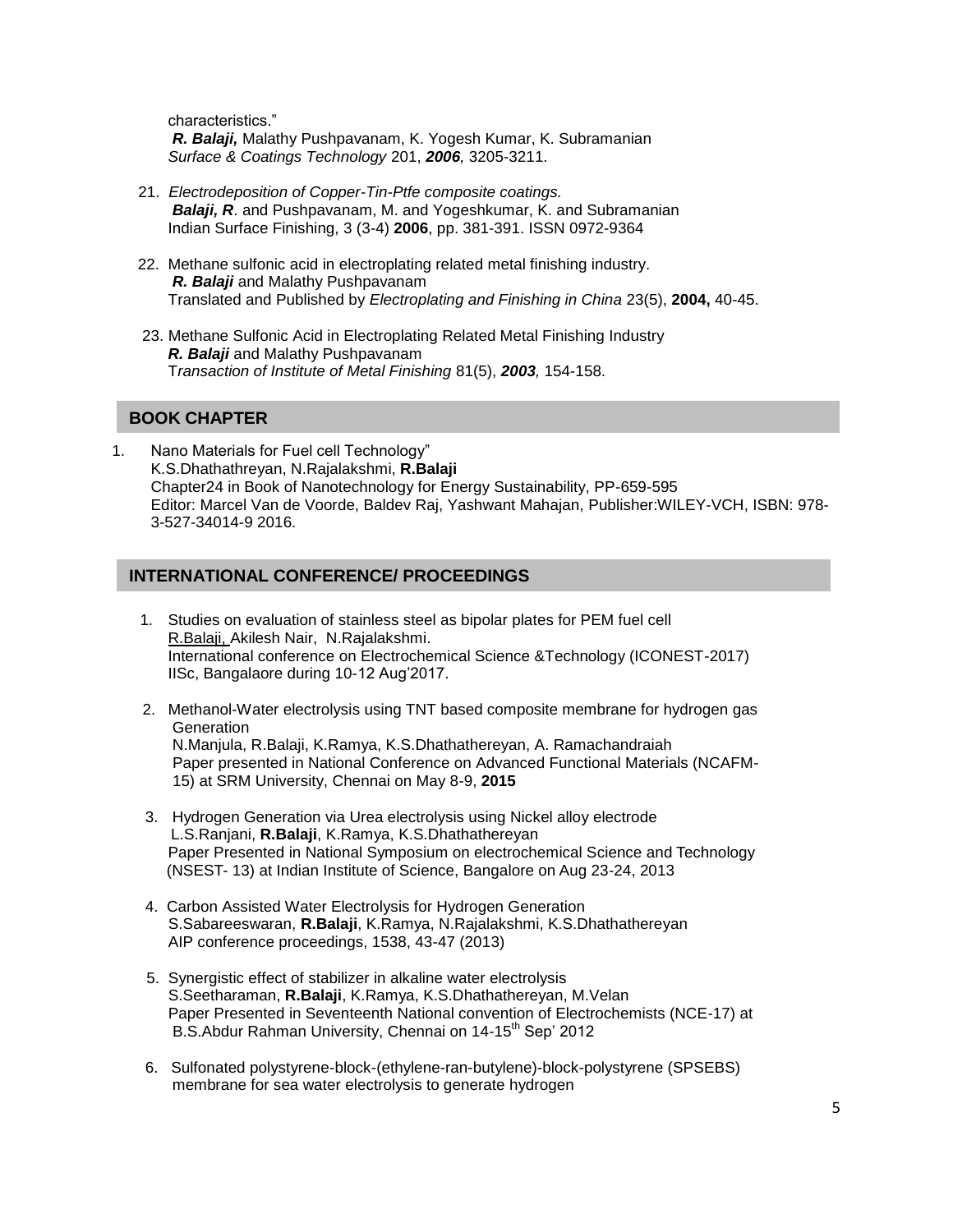*S.* Ravichanran ,*R. Balaji*, B. Suresh Kannan,S.Elamathi, D. Sangeetha, J. Lakshmi, S. Vasudevan, G. Sozhan. 218th ECS Meeting Las Vegas, USA, on October 10-15, *2010.*

- 7. Electrochemical compression of hydrogen G. Sozhan, S. Vasudevan S. Ravichandran **R**. *Balaji,* S.Navaneethakrishnan, V. Sankari J.Lakshmi 217th ECS Meeting. Canada, on April 25-30, *2010*.
- 8. Hydrogen production from renewable energy sources  *R. Balaji*, Shinya Obara  *SAEST News letter, India 2009, 4(3), 1.*
- 9. Water oxidation on various carbon electrodes S.Ravichandran, S.Vasudevan, G.Sozhan, , N.Senthyl, *R. Balaji.* J.Lakshmi 3<sup>rd</sup> International conference on Electrochemical Power Systems (ICEPS-3), Trivanandapuram, India on Nov 26-28, *2008*.
	- 10. Comparative performance of copper electro deposition from sulphonate and sulfate bath

 *R. Balaji* and Malathy pushpavanam Futuristic aspect of Electrochemical Science and Technology held at CECRI, Karaikudi, India on July *2003.*

- 11. Recovery of chromium value from the solid residue of chromate plant" S.Pushpavanam, G.Sozhan, S.Mohan, S.Vasudevan, and *R. Balaji.*  7<sup>th</sup> International Symposium on Advances in Electrochemical Science and Technology Chennai, India on Nov'27-29 *2002*.
- 12. Recovery of chromium from chromate plant solid effluent" S.Pushpavanam, G.Sozhan, S.Mohan, and R*. Balaj*i. 14<sup>th</sup> International forums on applied electrochemistry' held at Florida, USA, on Nov.12-16, *2000.*

# **INVITED TALK DELIVERED**

- 1. "The role of Material sciences in the development of Hydrogen Energy Technology" At Faculty Development Programme at ICTE QIP sponsored Workshop on "Frontiers in Materials Research Development Programme fat it it is given sored workshop on Frontiers in Materials Research<br>for Energy Applications in Thiagarajar College of Engineering (TCE), Madurai. On 16<sup>th</sup> Dec 2017.
- 2. Hydrogen fuel cell Technology-An Introduction" Seminar on Renewable Energy, conducted by Rural Energy Centre, Gandhigramam Rural Institute, Gandhigramam, Tamilnadu on 15<sup>th</sup> Dec<sup>7</sup> 2017.
- 3. "Hydrogen Energy- The perfect Energy source for sustainable Living" at workshop on Energy Technologies in Vellore Institute of Technology, Vellore, Tamilnadu on 09<sup>th</sup> Nov 2017.
- 4. An overview of current developments in hydrogen energy technology" at National Seminar on "Recent Advancements in Energy Storage Technologies for Smart Grid Applications" in Mahalingam college of Engineering and Technology, Pollachi, Tamilnadu on  $17<sup>th</sup>$  Dec 2016.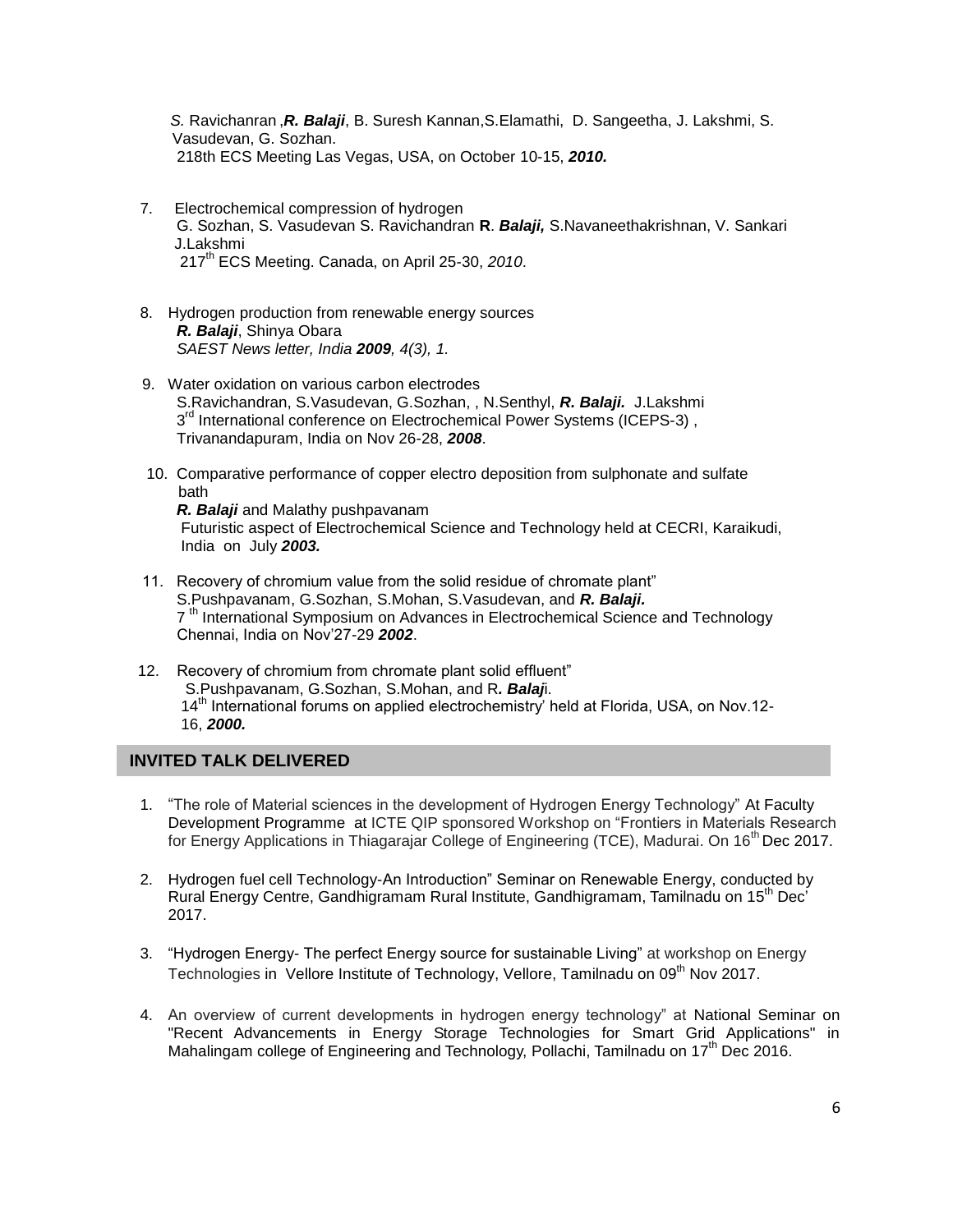- 5. Hydrogen Production Technology-An overview at Seminar in Neyveli Lignite Corporation Engineers Training centre, Neyveli, Tamilnadu on 10<sup>th</sup> June 2016.
- 6. "Hydrogen-fuel of future" at the National conference on Recent Development in chemistry, Sacred Heart College, Tirupattur, Vellore Dist. Tamilnadu on 24<sup>th</sup> Feb 2016.
- 7. Hydrogen fuel cell Technology-An Introduction" Seminar on Renewable Energy, conducted by Rural Energy Centre, Gandhigramam Rural Institute, Gandhigramam, Tamilnadu on 18<sup>th</sup> Jan' 2016.
- 8. PEM fuel cell technology for Sustainable future" at the National conference on Frontiers chemistry and Environment held at Dept of Chemistry, Abdul Hakeem College of engineering, Vellore on March 28, 2015.
- 9. "Material Aspects of Electrolytic Hydrogen generation" at the "National Conference on Advanced Materials in energy and Environmental Applications held at Dept of Physics, Bharathiyar University, Coimbatore on March 20,2015
- 10. Electrochemistry and its application-An introduction " Workshop on Functional coatings Recent Trend at Thiagarajar College of Engineering, Madurai, Tamilnadu on 6<sup>th</sup> March 2015
- 11. Hydrogen and Fuel cell Technologies for Sustainable Future" Workshop on Fuel cell Technology at SCAD Engineering College, Tirunelveli, on 5<sup>th</sup> Jan 2015.
- 12. Hydrogen Energy Technology-An Overview " Guest Lecture for M.Tech Programme at Rural Energy Centre, Gandhigramam Rural Institute, Gandhigramam, Tamilnadu on 15<sup>th</sup> Dec' 2014.
- 13. Recent Trend in Hydrogen Production Technologies" National Seminar on Recent Research Trend in Chemistry Conducted by Abdul Hakeem College, Vellore,  $26<sup>th</sup>$  Sep 2014.
- 14. Hydrogen fuel cell Technology-An Introduction" Seminar on Renewable Energy, conducted by Rural Energy Centre, Gandhigramam Rural Institute, Gandhigramam, Tamilnadu on 13<sup>th</sup> Dec' 2013.
- 15*. "*Hydrogen Generation by Electrolysis of Water-A Green Route" Seminar on Green Chemistry, Conducted by Dept. of Chemistry, Global Institute of Engg. & Technology, Vellore, Tamilnadu on  $9^{th}$  Nov 2013.
- 16. An Overview on hydrogen fuel cell technology" National Seminar on Current Scenario of Renewable Energy Resources in India, Conducted by Arulmigu Meenakshi amman college of Engineering, Kancheepuram, Tamilnadu on 19<sup>th</sup> Oct 2013.
- 17. Hydrogen-The fuel for Sustainable living" Chemistry Department Association meeting, Thiagarajar College of Engineering, Madurai, Tamilnadu on 6<sup>th</sup> Sep 2013.
- 18. Green electrolytes for Electrodeposition" National Seminar on "Green Chemistry" conducted by KSR College of Engineering, Thiruchengode, Tamilnadu, on 16<sup>th</sup> Feb 2012.
- 19. "Hydrogen Energy Technologies" Faculty Development Programme, Anna University Coimbatore, Tamilnadu, India, on  $24<sup>th</sup>$  Dec 2011.